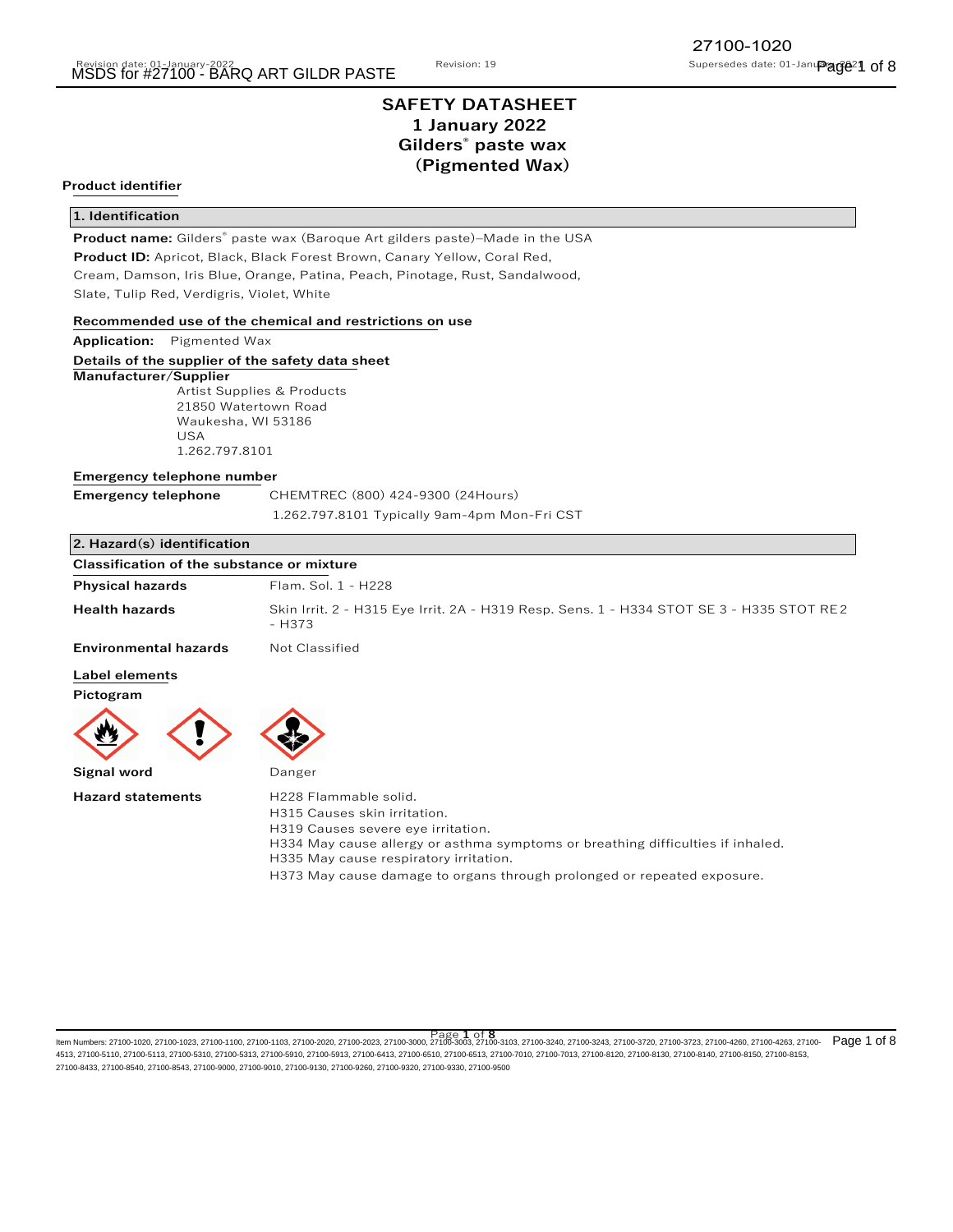# **(Pigmented Wax)**

| <b>Precautionary statements</b>       | P210 Keep away from heat, sparks, open flames, and hot surfaces. No smoking.<br>P240 Ground/bond container and receiving<br>equipment. P241 Use explosion-proof electrical<br>equipment.<br>P260 Do not breathe<br>vapor/spray. P261 Avoid<br>breathing vapor/spray.<br>P264 Wash contaminated skin thoroughly after handling.<br>P271 Use only outdoors or in a well-ventilated area.<br>P280 Wear protective gloves/protective clothing/eye protection/face protection.<br>P284 [In case of inadequate ventilation] wear respiratory protection.<br>P302+P352 If on skin: Wash with plenty of water.<br>P304+P340 If inhaled: Remove person to fresh air and keep comfortable for breathing.<br>P305+P351+P338 If in eyes: Rinse cautiously with water for several minutes. Remove<br>contact lenses if present and easy to do. Continue rinsing.<br>P312 Call a poison center/doctor if you feel unwell.<br>P314 Get medical advice/attention if you feel unwell.<br>P321 Specific treatment (see medical advice on this label).<br>P332+P313 If skin irritation occurs: Get medical advice/attention.<br>P337+P313 If eye irritation persists: Get medical advice/attention.<br>P342+P311 If experiencing respiratory symptoms: Call a poison center/doctor.<br>P362+P364 Take off contaminated clothing and wash it before reuse.<br>P370+P378 In case of fire: Use foam, carbon dioxide, dry powder, or water fog to extinguish.<br>P403+P233 Store in a well-ventilated place. Keep the container tightly closed.<br>P405 Store locked up.<br>P501 Dispose of contents/container in accordance with national regulations. |
|---------------------------------------|----------------------------------------------------------------------------------------------------------------------------------------------------------------------------------------------------------------------------------------------------------------------------------------------------------------------------------------------------------------------------------------------------------------------------------------------------------------------------------------------------------------------------------------------------------------------------------------------------------------------------------------------------------------------------------------------------------------------------------------------------------------------------------------------------------------------------------------------------------------------------------------------------------------------------------------------------------------------------------------------------------------------------------------------------------------------------------------------------------------------------------------------------------------------------------------------------------------------------------------------------------------------------------------------------------------------------------------------------------------------------------------------------------------------------------------------------------------------------------------------------------------------------------------------------------------------------------------------------------------------------------|
| Supplemental<br>label information     | WARNING: FLAMMABLE. IT MAY BE HARMFUL IF SWALLOWED. VAPOR HARMFUL.<br>Contains: COPPER, PETROLEUM DISTILLATES<br>PRECAUTIONS: Avoid ingestion. Wash hands immediately after use. When using, do not<br>eat, drink or smoke. Do not store<br>or use near heat or flame. Use only with adequate ventilation. KEEP OUT OF REACH OF<br>CHILDREN.<br>FIRST AID TREATMENT: If inhalation symptoms occur, move to fresh air. If symptoms<br>persist, see a physician. If<br>swallowed, get prompt medical attention. For further information, contact a national poison<br>control number; 800-222-1222.                                                                                                                                                                                                                                                                                                                                                                                                                                                                                                                                                                                                                                                                                                                                                                                                                                                                                                                                                                                                                                |
| <b>Contains</b>                       | s69 solvent, Odorless Spirits                                                                                                                                                                                                                                                                                                                                                                                                                                                                                                                                                                                                                                                                                                                                                                                                                                                                                                                                                                                                                                                                                                                                                                                                                                                                                                                                                                                                                                                                                                                                                                                                    |
| <b>Other hazards</b><br>None present. |                                                                                                                                                                                                                                                                                                                                                                                                                                                                                                                                                                                                                                                                                                                                                                                                                                                                                                                                                                                                                                                                                                                                                                                                                                                                                                                                                                                                                                                                                                                                                                                                                                  |

**3. Composition/information on ingredients**

| <b>Odorless</b><br><b>Spirits</b><br>$ -$<br>$\sim$ 100 $\pm$                                                           | $10 - 40%$ |
|-------------------------------------------------------------------------------------------------------------------------|------------|
| <b>Classification</b><br>Flam. Liq. 3 -<br>H226 Skin Irrit. 2 -<br>H315 Eye Irrit. 2A<br>- H319<br>Resp. Sens. 1 - H334 |            |

ltem Numbers: 27100-1020, 27100-1023, 27100-1103, 27100-1103, 27100-2020, 27100-2023, 27100-3000, 27100-303, 27100-3103, 27100-3240, 27100-3243, 27100-3720, 27100-3723, 27100-4260, 27100-4263, 27100- Page 2 of 8 4513, 27100-5110, 27100-5113, 27100-5310, 27100-5313, 27100-5910, 27100-5913, 27100-6413, 27100-6510, 27100-6513, 27100-7010, 27100-7013, 27100-8120, 27100-8130, 27100-8140, 27100-8150, 27100-8153, 27100-8433, 27100-8540, 27100-8543, 27100-9000, 27100-9010, 27100-9130, 27100-9260, 27100-9320, 27100-9330, 27100-9500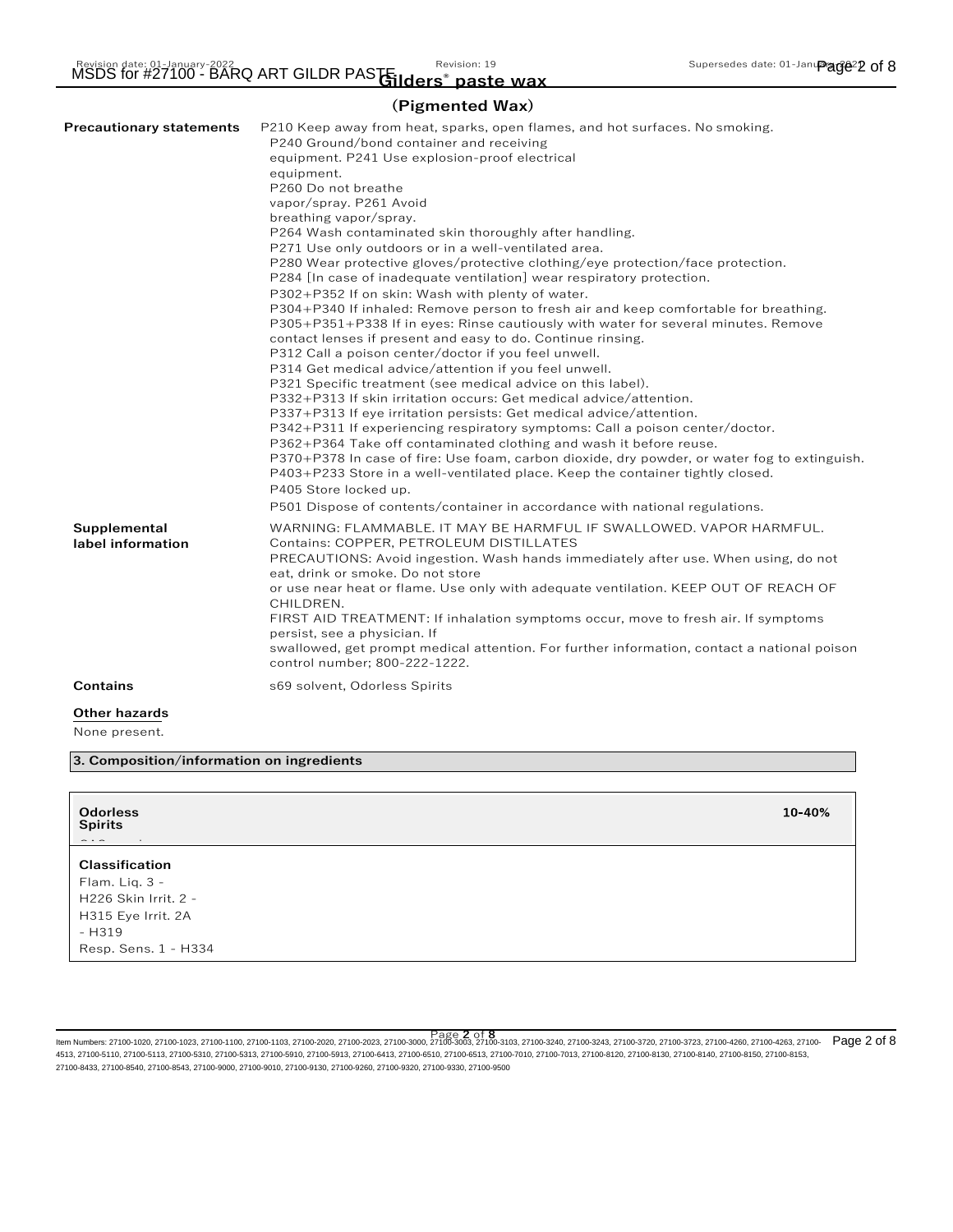# **(Pigmented Wax)**

The Full Text for all Hazard Statements is Displayed in Section 16.

**Composition comments** Only ingredients listed above are notifiable for this product. If none are shown, then all ingredients are exempt.

| 4. First-aid measures             |                                                                                                                                                                            |  |
|-----------------------------------|----------------------------------------------------------------------------------------------------------------------------------------------------------------------------|--|
| Description of first aid measures |                                                                                                                                                                            |  |
| <b>Inhalation</b>                 | Move affected person to fresh air at once.                                                                                                                                 |  |
| Ingestion                         | Do not induce vomiting. Rinse mouth thoroughly with water. Give a few small glasses of<br>water or milk to drink. Get medical attention if any discomfort continues.       |  |
| <b>Skin Contact</b>               | Wash skin thoroughly with soap and water.                                                                                                                                  |  |
|                                   | Most important symptoms and effects, both acute and delayed                                                                                                                |  |
| Inhalation                        | Read Section 2 for any specific precautions associated with this product. In general,<br>breathing any type of dust/mist can aggravate irritation of the throat and lungs. |  |
| Ingestion                         | Read Section 2 for any specific precautions associated with the use of this product.<br>Products with specific warnings about ingestion will give guidance there.          |  |

| Prolonged skin contact may cause redness and irritation. |
|----------------------------------------------------------|
|                                                          |

# **Indication of immediate medical attention and special treatment needed**

**Notes for the doctor** Treat symptomatically.

| 5. Fire-fighting measures                               |                                                                                      |
|---------------------------------------------------------|--------------------------------------------------------------------------------------|
| <b>Extinguishing media</b>                              |                                                                                      |
| surrounding fire.                                       | <b>Suitable extinguishing media</b> Use fire-extinguishing media appropriate for the |
| Special hazards arising from the substance or mixture   |                                                                                      |
| <b>Specific hazards</b>                                 | The product increases the risk of fire and may accelerate combustion.                |
| <b>Advice for firefighters</b>                          |                                                                                      |
| <b>Special protective</b><br>equipment for firefighters | Use protective equipment appropriate for surrounding materials.                      |
| 6. Accidental release measures                          |                                                                                      |
|                                                         | Personal precautions, protective equipment, and emergency procedures                 |
|                                                         | Personal safeguards For personal protection, see Section 8.                          |
| <b>Environmental precautions</b>                        |                                                                                      |

**Environmental precautions** Avoid spreading dust or contaminated materials.

#### **Methods and material for containment and cleaning up**

**Methods for cleaning up** Collect spillage for reclamation or absorb in vermiculite, dry sand, or similar material.

**Reference to other sections** For waste disposal, see Section 13. For personal protection, see Section 8.

Page 3 of 8<br>Item Numbers: 27100-1020, 27100-4260, 27100-4263, 27100-1100, 27100-1103, 27100-2020, 27100-2023, 27100-3000, 27100-303, 27100-3103, 27100-3240, 27100-3243, 27100-3720, 27100-3723, 27100-4260, 27100-4263, 27100 4513, 27100-5110, 27100-5113, 27100-5310, 27100-5313, 27100-5910, 27100-5913, 27100-6413, 27100-6510, 27100-6513, 27100-7010, 27100-7013, 27100-8120, 27100-8130, 27100-8140, 27100-8150, 27100-8153, 27100-8433, 27100-8540, 27100-8543, 27100-9000, 27100-9010, 27100-9130, 27100-9260, 27100-9320, 27100-9330, 27100-9500 Page 3 of 8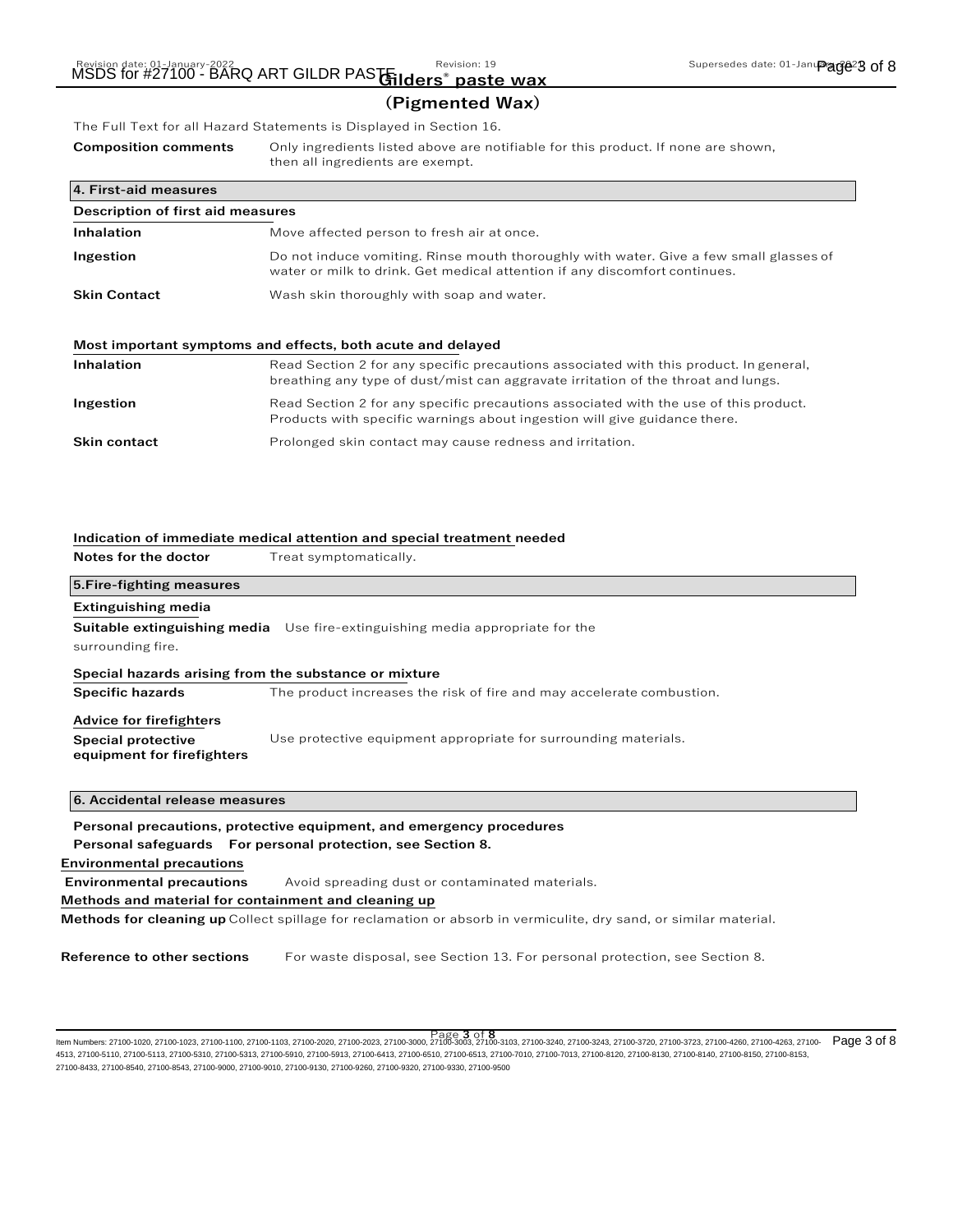**Odor threshold** No information available.

**Melting point** No data available.

**pH** 6-8

|                                               | (Pigmented Wax)                                                                                                                                                      |
|-----------------------------------------------|----------------------------------------------------------------------------------------------------------------------------------------------------------------------|
| 7. Handling and storage                       |                                                                                                                                                                      |
| <b>Precautions for safe handling</b>          |                                                                                                                                                                      |
| <b>Usage precautions</b>                      | Read the label before use. Do not eat, drink or smoke when using this product.<br>Reasonable personal hygiene procedures should be implemented.                      |
|                                               | Conditions for safe storage, including any incompatibilities                                                                                                         |
| <b>Storage precautions</b>                    | Store in a tightly closed, original container in a dry and cool place.                                                                                               |
| Specific end uses(s)<br>Specific end $use(s)$ | The identified uses for this product are detailed in Section 1.2.                                                                                                    |
| 8. Exposure Controls/personal protection      |                                                                                                                                                                      |
|                                               |                                                                                                                                                                      |
| <b>Ingredient comments</b>                    | Only ingredients listed in Section 3 are notifiable for this product. If none are shown,<br>then all ingredients are exempt.                                         |
| <b>Protective equipment</b>                   |                                                                                                                                                                      |
|                                               |                                                                                                                                                                      |
| Appropriate<br>engineering controls           | No specific ventilation requirements unless the "FAN" pictogram is shown above or<br>specified in Section 2. Provide adequate general and local exhaust ventilation. |
| <b>Hand protection</b>                        | No specific hand protection is required unless the "HAND PROTECTION" pictogram is<br>shown above or specified in Section 2.                                          |
| <b>Hygiene measures</b>                       | When using, do not eat, drink or smoke.                                                                                                                              |
| <b>Respiratory protection</b>                 | If ventilation is inadequate, suitable respiratory protection must be worn.                                                                                          |
| 9. Physical and Chemical Properties           |                                                                                                                                                                      |
| Information on basic physical and chemical    |                                                                                                                                                                      |
| properties Appearance                         | Pigmented paste.                                                                                                                                                     |
| Color                                         | Various colors.                                                                                                                                                      |
| Odor                                          | Petroleum.                                                                                                                                                           |

ltem Numbers: 27100-1020, 27100-1023, 27100-1103, 27100-1103, 27100-2020, 27100-2023, 27100-3000, 27100-3033, 27100-3103, 27100-3240, 27100-3243, 27100-3720, 27100-3720, 27100-4260, 27100-4263, 27100- Page 4 of 8 4513, 27100-5110, 27100-5113, 27100-5310, 27100-5313, 27100-5910, 27100-5913, 27100-6413, 27100-6510, 27100-6513, 27100-7010, 27100-7013, 27100-8120, 27100-8130, 27100-8140, 27100-8150, 27100-8153, 27100-8433, 27100-8540, 27100-8543, 27100-9000, 27100-9010, 27100-9130, 27100-9260, 27100-9320, 27100-9330, 27100-9500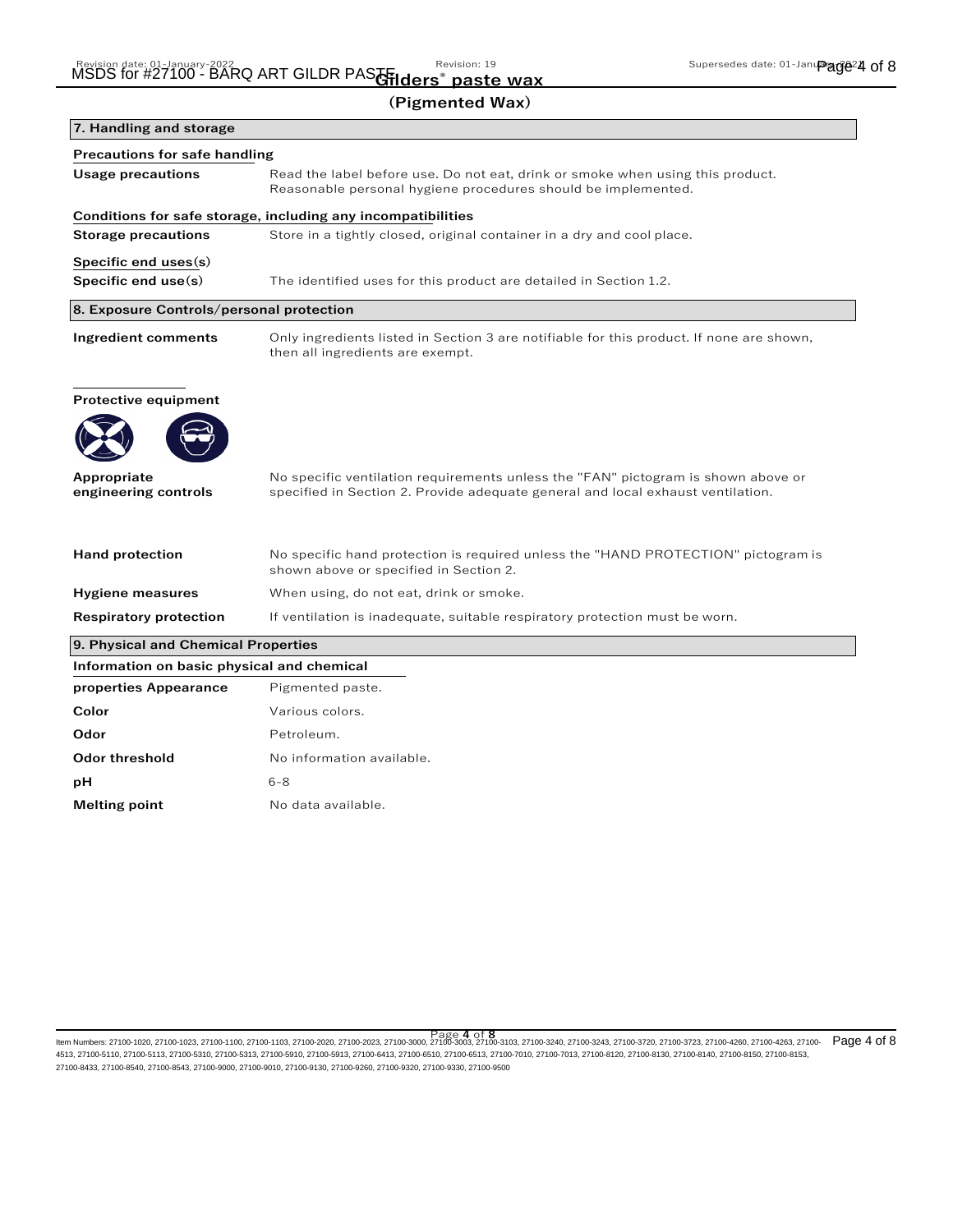|                                                           | (Pigmented Wax)                                                     |
|-----------------------------------------------------------|---------------------------------------------------------------------|
| Initial boiling point and range No information available. |                                                                     |
| <b>Flashpoint</b>                                         | Closed Cup: 54° C/129.2° F. (Tagliabue)                             |
| <b>Evaporation rate</b>                                   | No information                                                      |
| available. Flammability (solid, gas)                      | No data                                                             |
| available.                                                |                                                                     |
| Upper/lower<br>flammability or explosive<br>limits        | No information was available.                                       |
| Vapor pressure                                            | No information available.                                           |
| <b>Relative density</b>                                   | Greater than 1.0                                                    |
| Solubility                                                | Not applicable.                                                     |
| <b>Partition coefficient</b>                              | No information                                                      |
| available. Auto-ignition temperature                      | Not                                                                 |
| applicable.                                               |                                                                     |
| Decomposition Temperature No information                  |                                                                     |
| available. Viscosity                                      | No data available.                                                  |
| <b>Explosive properties</b>                               | none                                                                |
| <b>Oxidizing properties</b>                               | none                                                                |
| <b>Other information</b>                                  | Not applicable.                                                     |
| 10. Stability and reactivity                              |                                                                     |
| Reactivity                                                | There are no known reactivity hazards associated with this product. |
| <b>Stability</b>                                          | Stable at normal ambient temperatures and when used as recommended. |
| Possibility of<br>hazardous reactions                     | None known.                                                         |
| <b>Conditions to avoid</b>                                | None known.                                                         |
| <b>Materials to avoid</b>                                 | None known.                                                         |
| <b>Hazardous</b><br>decomposition<br>products             | None known.                                                         |

ltem Numbers: 27100-1020, 27100-1023, 27100-1103, 27100-1103, 27100-2020, 27100-2023, 27100-3000, 27100-3033, 27100-3103, 27100-3240, 27100-3243, 27100-3720, 27100-3723, 27100-4260, 27100-4263, 27100- Page 5 of 8 4513, 27100-5110, 27100-5113, 27100-5310, 27100-5313, 27100-5910, 27100-5913, 27100-6413, 27100-6510, 27100-6513, 27100-7010, 27100-7013, 27100-8120, 27100-8130, 27100-8140, 27100-8150, 27100-8153, 27100-8433, 27100-8540, 27100-8543, 27100-9000, 27100-9010, 27100-9130, 27100-9260, 27100-9320, 27100-9330, 27100-9500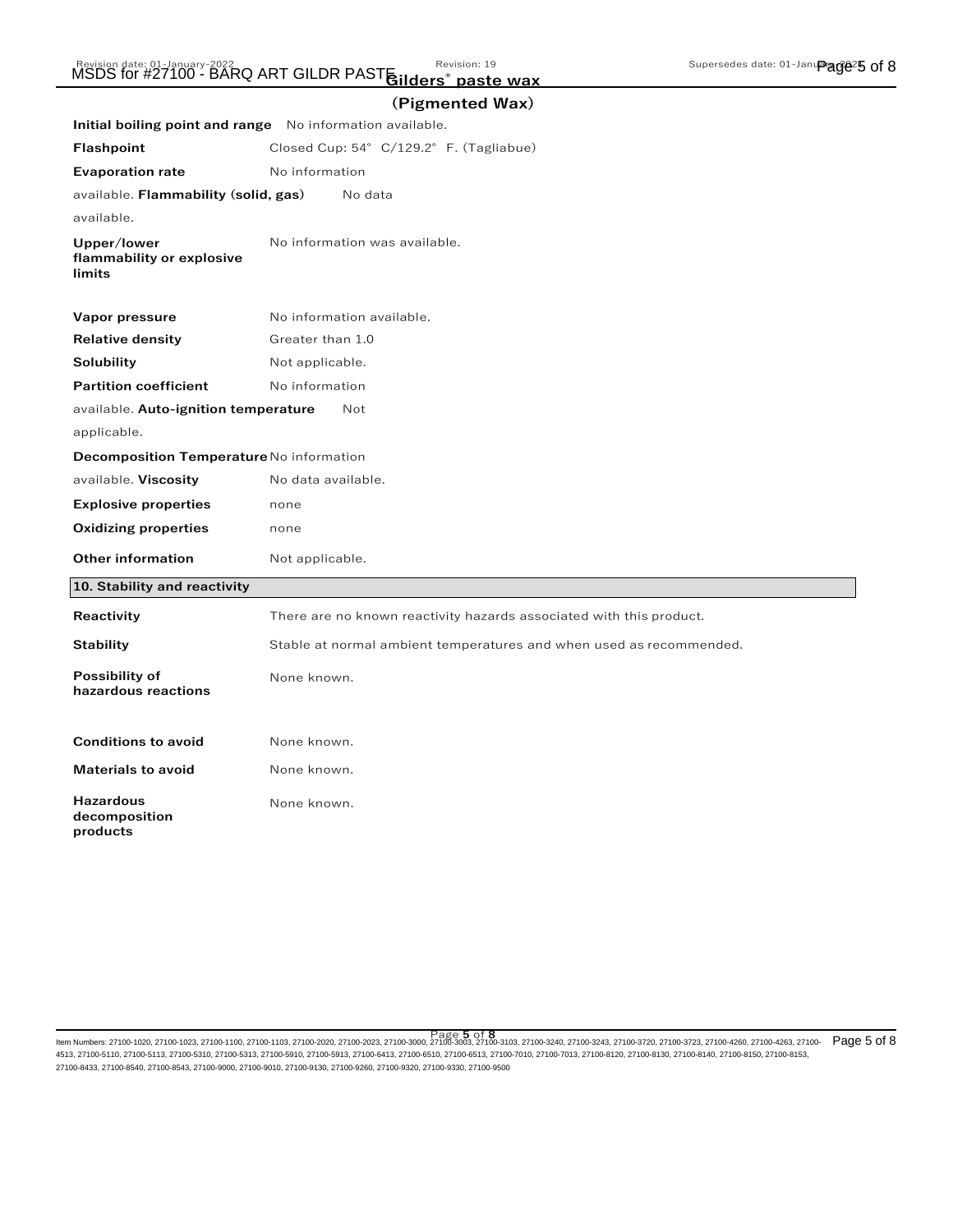| 11. Toxicological information |                                                                                                                           |
|-------------------------------|---------------------------------------------------------------------------------------------------------------------------|
|                               | Information on toxicological effects                                                                                      |
| <b>Toxicological effects</b>  | Please read Section 2 thoroughly to understand the toxicological risks (if any)<br>and precautions for safe use (if any). |
| Skin corrosion/irritation     |                                                                                                                           |
| <b>Skin sensitization</b>     |                                                                                                                           |
| <b>Skin sensitization</b>     | Based on available data, the classification criteria are not met.                                                         |
| Eye contact                   | May cause temporary eye irritation.                                                                                       |

| 12. Ecological Information                       |                                                                                                                                                                                                                                                |
|--------------------------------------------------|------------------------------------------------------------------------------------------------------------------------------------------------------------------------------------------------------------------------------------------------|
|                                                  | Gilders <sup>®</sup> paste wax                                                                                                                                                                                                                 |
|                                                  | (Pigmented Wax)                                                                                                                                                                                                                                |
| Ecotoxicity                                      | Not regarded as dangerous for the environment.                                                                                                                                                                                                 |
| Toxicity                                         | Please read Section 2 thoroughly. If any environmental warnings such as; H411 or H412<br>are listed in Section 2, please use appropriate procedures when disposing of product<br>and container. Do not put materials into waterways or sewers. |
| Persistence and degradability                    |                                                                                                                                                                                                                                                |
| Persistence and degradability No data available. |                                                                                                                                                                                                                                                |
| <b>Biodegradation</b>                            | Not inherently                                                                                                                                                                                                                                 |
| biodegradable.                                   |                                                                                                                                                                                                                                                |
| <b>Bioaccumulative potential</b>                 |                                                                                                                                                                                                                                                |
| <b>Partition coefficient</b>                     | No information available.                                                                                                                                                                                                                      |
| Mobility in soil                                 |                                                                                                                                                                                                                                                |
| Mobility                                         | Semi-mobile.                                                                                                                                                                                                                                   |
| <b>Results of PBT and vPvB assessment</b>        |                                                                                                                                                                                                                                                |
|                                                  | This product does not contain any substances classified as PBT or vPvB.                                                                                                                                                                        |
|                                                  |                                                                                                                                                                                                                                                |
|                                                  |                                                                                                                                                                                                                                                |
| Other adverse effects                            |                                                                                                                                                                                                                                                |
| Other adverse effects                            | None known.                                                                                                                                                                                                                                    |
| 13. Disposal considerations                      |                                                                                                                                                                                                                                                |
|                                                  |                                                                                                                                                                                                                                                |
| <b>General information</b>                       | Dispose of waste product or used containers in accordance with local regulations                                                                                                                                                               |
| 14. Transport information                        |                                                                                                                                                                                                                                                |
| General                                          | This package is shipped in accordance with ADR SP375, IATA A197 & IMDG 2.10.2.7.<br>As supplied, this product is consigned under the Excepted Quantities provisions. For<br>quantities shipped less than 30ml inner pack, total pack of 500ml  |
| <b>UN Number</b>                                 |                                                                                                                                                                                                                                                |
| UN No. (DOT)                                     | 1325                                                                                                                                                                                                                                           |
| UN No. (IMDG)                                    | 1325                                                                                                                                                                                                                                           |

ltem Numbers: 27100-1020, 27100-1023, 27100-1103, 27100-1103, 27100-2020, 27100-2023, 27100-3000, 27100-3033, 27100-3103, 27100-3240, 27100-3243, 27100-3720, 27100-3723, 27100-4260, 27100-4263, 27100- Page 6 of 8 4513, 27100-5110, 27100-5113, 27100-5310, 27100-5313, 27100-5910, 27100-5913, 27100-6413, 27100-6510, 27100-6513, 27100-7010, 27100-7013, 27100-8120, 27100-8130, 27100-8140, 27100-8150, 27100-8153, 27100-8433, 27100-8540, 27100-8543, 27100-9000, 27100-9010, 27100-9130, 27100-9260, 27100-9320, 27100-9330, 27100-9500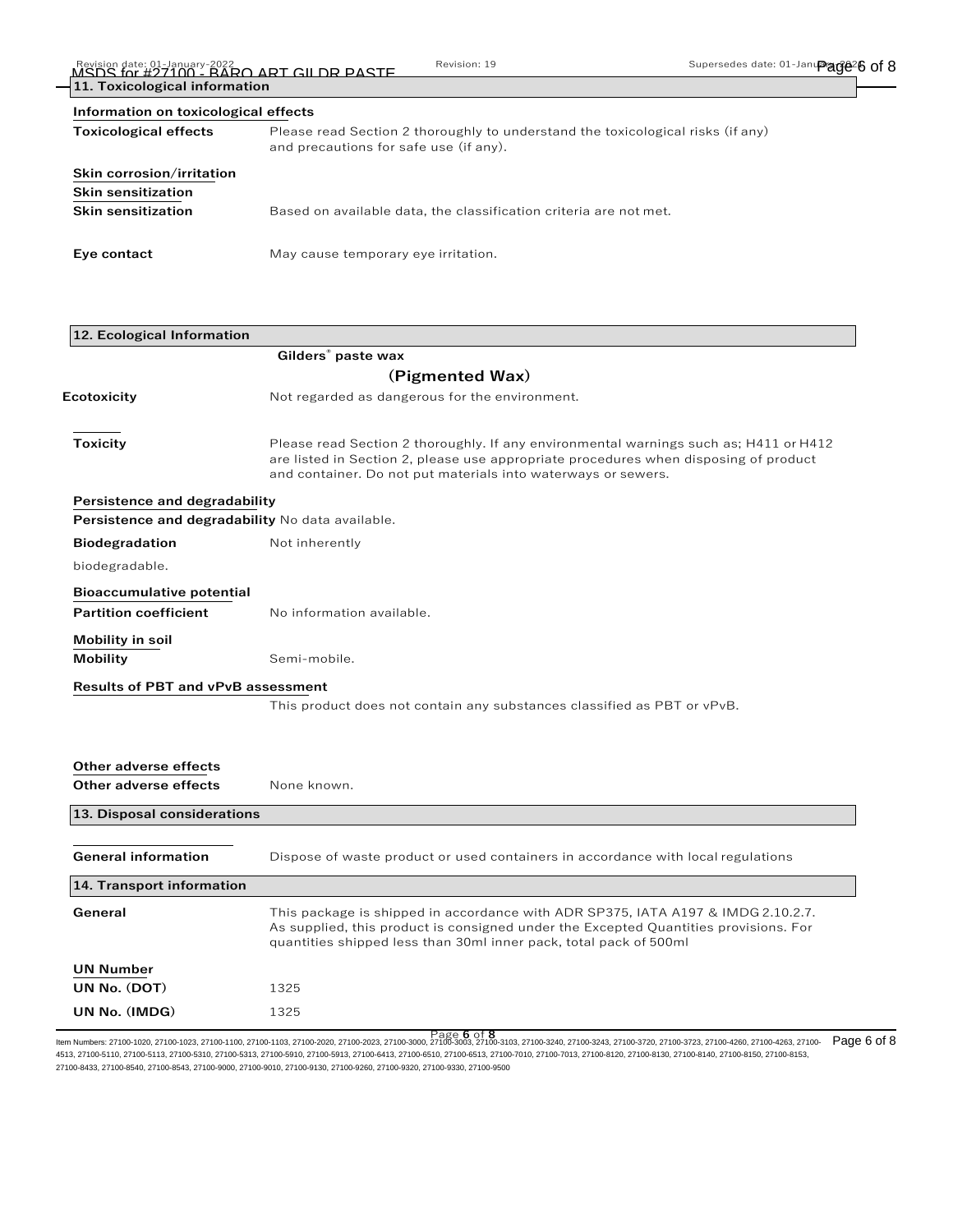# **UN proper shipping name**

# **Proper shipping name (DOT)**FLAMMABLE SOLID, ORGANIC, N.O.S.

| <b>Proper shipping</b> | FLAMMABLE SOLID. ORGANIC. N.O.S. |
|------------------------|----------------------------------|
| name (IMDG)            |                                  |

**Proper shipping name (ICAO)** FLAMMABLE SOLID, ORGANIC, N.O.S.

**Transport hazard class(s)**

| <b>IMDG Class</b> | 4.1 |
|-------------------|-----|
|-------------------|-----|

|  | ICAO class/division | 4.1 |  |
|--|---------------------|-----|--|
|  |                     |     |  |

Page **7** of **8**

ltem Numbers: 27100-1020, 27100-1023, 27100-1100, 27100-1103, 27100-2020, 27100-2023, 27100-3000, 27100-3003, 27100-3130, 27100-3240, 27100-3240, 27100-3720, 27100-3720, 27100-4260, 27100-4263, 27100-4283, 27100-4280, 2710 4513, 27100-5110, 27100-5113, 27100-5310, 27100-5313, 27100-5910, 27100-5913, 27100-6413, 27100-6510, 27100-6513, 27100-7010, 27100-7013, 27100-8120, 27100-8130, 27100-8140, 27100-8150, 27100-8153, 27100-8433, 27100-8540, 27100-8543, 27100-9000, 27100-9010, 27100-9130, 27100-9260, 27100-9320, 27100-9330, 27100-9500